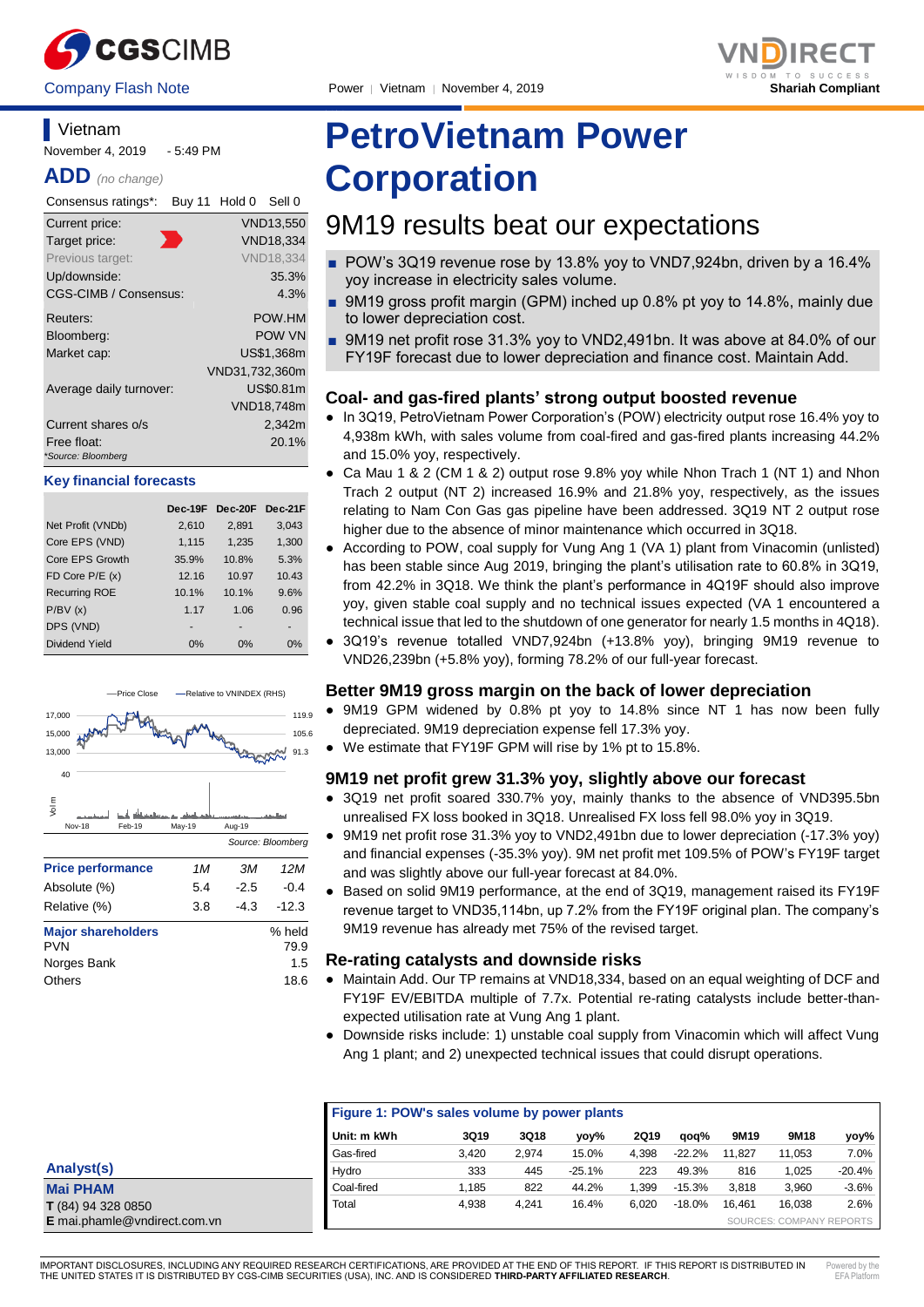



#### **Figure 2: Results comparison**

| FYE Dec (VND bn)        | 3Q19  | 3Q18  | yoy%        | <b>2Q19</b> | qoq%        | 9M19   | 9M18   | yoy%                                        | vs. FY19F |
|-------------------------|-------|-------|-------------|-------------|-------------|--------|--------|---------------------------------------------|-----------|
|                         |       |       | cha         |             | cha         |        |        |                                             | forecast  |
| Revenue                 | 7.924 | 6,961 | 13.8%       | 9,880       | $-19.8%$    | 26,239 | 24.789 | 5.8%                                        | 78.2%     |
| Gross profit            | 1,193 | 983   | 21.3%       | 1,365       | $-12.6%$    | 3,870  | 3,456  | 12.0%                                       | 72.9%     |
| Gross profit margin (%) | 15.1% | 14.1% | $0.9\%$ pts | 13.8%       | $1.2\%$ pts | 14.8%  | 13.9%  | $0.8\%$ pts                                 |           |
| SG&A expenses           | 177   | 141   | 25.9%       | 229         | $-22.7%$    | 528    | 566    | $-6.6%$                                     | 66.7%     |
| <b>EBIT</b>             | 1.016 | 843   | 20.5%       | 1.136       | $-10.6%$    | 3.342  | 2.890  | 15.6%                                       | 74.0%     |
| Fiancial income         | 138   | 133   | 3.6%        | 121         | 13.8%       | 360    | 405    | $-11.3%$                                    | 81.3%     |
| Financial expenses      | 284   | 796   | $-64.3%$    | 392         | $-27.6%$    | 999    | 1,545  | $-35.3%$                                    | 81.3%     |
| Pretax Profit           | 875   | 192   | 356.4%      | 863         | 1.4%        | 2.745  | 1.784  | 53.9%                                       | 83.4%     |
| Pretax margin (%)       | 11.0% | 2.8%  | 8.3% pts    | 8.7%        | $2.3%$ pts  | 10.5%  | 7.2%   | $3.3\%$ pts                                 |           |
| Net Profit              | 793   | 184   | 330.7%      | 782         | 1.4%        | 2,491  | 1,897  | 31.3%                                       | 84.0%     |
|                         |       |       |             |             |             |        |        | SOURCES: VNDIRECT RESEARCH, COMPANY REPORTS |           |

#### **Figure 3: Regional peer comparison**

| Company                       | Ticker           | Recom.      | Price  | TP       | Mkt cap | P/E(x) |       | 3-year EPS                                                                  | P/BV(x) |      | EV/EBITDA (x)           |      | <b>ROE (%)</b> |      |
|-------------------------------|------------------|-------------|--------|----------|---------|--------|-------|-----------------------------------------------------------------------------|---------|------|-------------------------|------|----------------|------|
|                               |                  |             | LC\$   | LC\$     | US\$ m  | CY19F  | CY20F | CAGR (%) CY19F CY20F                                                        |         |      | CY19F CY20F CY19F CY20F |      |                |      |
| Regional listed power plant   |                  |             |        |          |         |        |       |                                                                             |         |      |                         |      |                |      |
| HAI Phong Thermal Power JSC   | HND VN           | <b>NR</b>   | 14,700 | na       | 316.8   | 10.8   | 10.2  | 6.2                                                                         | 1.3     | na   | na                      | na   | 13.0           | 13.0 |
| Pha Lai Thermal Power JSC     | PPC VN           | <b>ADD</b>  | 26,200 | 27.879.0 | 362.1   | 11.1   | 11.1  | 25.9                                                                        | 1.4     | 1.4  | 12.0                    | 14.4 | 16.2           | 13.0 |
| <b>Gunkul Engineering PCL</b> | <b>GUNKUL TB</b> | <b>ADD</b>  | 3.0    | 5.1      | 883.1   | 11.6   | 9.9   | 35.6                                                                        | 1.9     | 1.6  | 9.2                     | 8.5  | 17.4           | 17.8 |
| Malakoff Corp Bhd             | <b>MLK MK</b>    | <b>HOLD</b> | 0.9    | 1.0      | 995.7   | 15.9   | 13.9  | $-16.7$                                                                     | 0.7     | 0.7  | 5.4                     | 5.1  | 4.5            | 5.2  |
| An Hui Wenergy Co Ltd         | 000543 CH        | <b>NR</b>   | 4.7    | 6.2      | 1,515.7 | 11.0   | 8.2   | 77.9                                                                        | 0.8     | 5.9  | 8.0                     | 7.4  | 7.7            | 9.7  |
| CK Power PCL                  | CKP TB           | <b>NR</b>   | 6.1    | 6.0      | .630.0  | 64.4   | 29.5  | na                                                                          | 2.0     | 3.2  | 19.2                    | 17.0 | 3.2            | 6.9  |
| <b>Banpu Power PCL</b>        | BPP TB           | <b>HOLD</b> | 18     | 25       | 1.779.6 | 8.3    | 6.4   | $-19.8$                                                                     | 1.2     | 1.1  | 13.5                    | 8.6  | 14.5           | 17.4 |
| Global Power Synergy PCL      | <b>GPSC TB</b>   | <b>NR</b>   | 83     | 72       | 7.709.5 | 36.3   | 27.4  | 17.3                                                                        | 5.0     | 38.6 | 25.0                    | 21.3 | 7.2            | 8.0  |
| Average                       |                  |             |        |          | 1.899.1 | 21.2   | 14.6  | 18.1                                                                        | 1.8     | 7.5  | 13.2                    | 11.8 | 10.5           | 11.4 |
| PetroVietnam Power Corp       | POW VN           | <b>ADD</b>  | 13,550 | 18,334   | 1.368.0 | 12.2   | 11.0  | 19.8                                                                        | 1.2     | 1.1  | 6.0                     | 5.8  | 10.1           | 10.1 |
|                               |                  |             |        |          |         |        |       | SOURCES: CGS-CIMB RESEARCH, VNDIRECT RESEARCH, BLOOMBERG (Data as at NOV 1) |         |      |                         |      |                |      |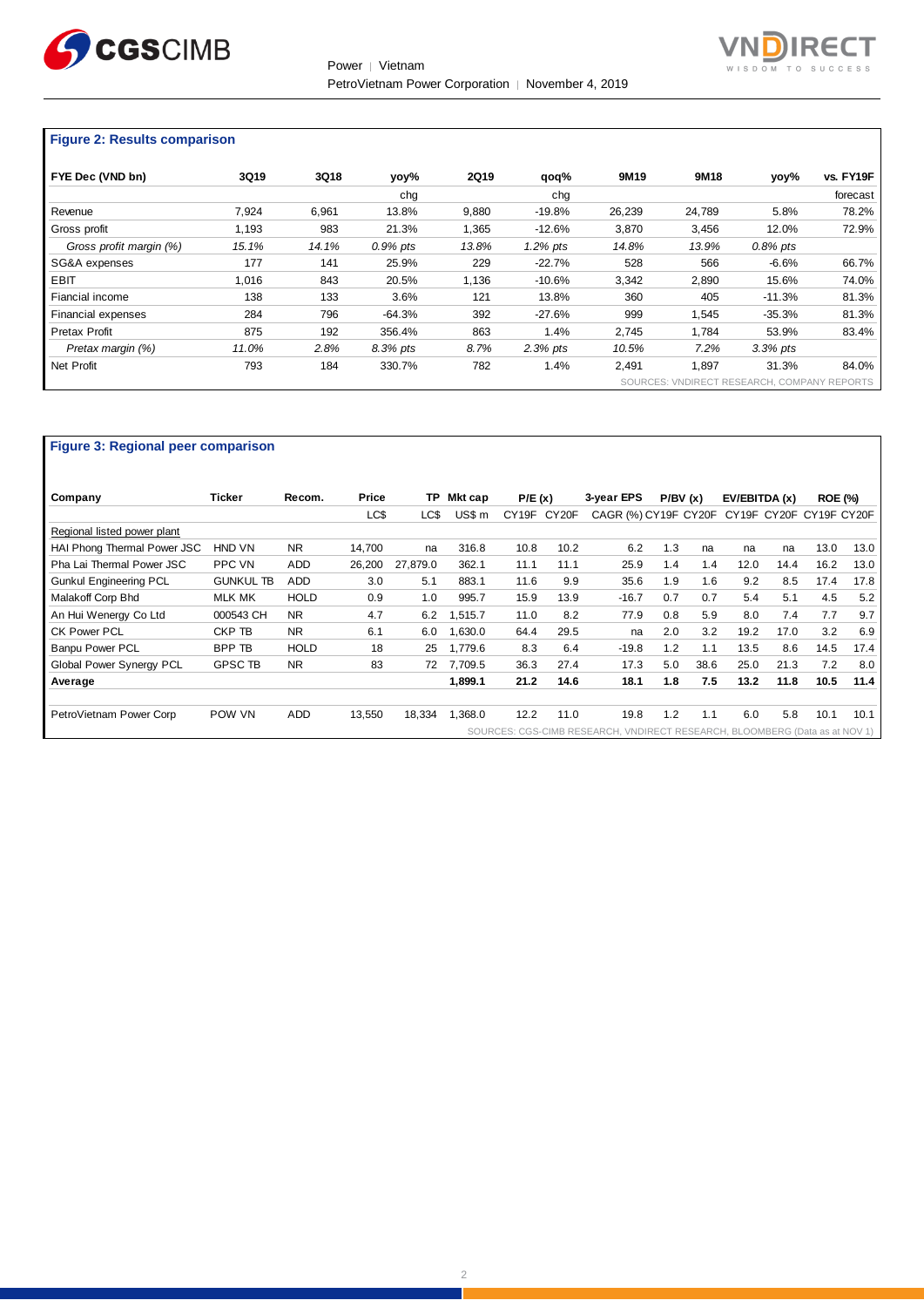



### **BY THE NUMBERS**

| (VNDb)                                                        | Dec-18A        | Dec-19F        | Dec-20F         | Dec-21F      |
|---------------------------------------------------------------|----------------|----------------|-----------------|--------------|
| <b>Total Net Revenues</b>                                     | 32,662         | 33,548         | 39,444          | 41,221       |
| <b>Gross Profit</b>                                           | 4,477          | 5,306          | 5,930           | 6,060        |
| <b>Operating EBITDA</b>                                       | 7,120          | 7,157          | 7,066           | 7,127        |
| Depreciation And Amortisation                                 | (3,908)        | (3, 147)       | (2,660)         | (2,660)      |
| <b>Operating EBIT</b>                                         | 3,211          | 4,011          | 4,407           | 4,468        |
| Financial Income/(Expense)                                    | (792)          | (786)          | (641)           | (480)        |
| Pretax Income/(Loss) from Assoc.                              | 50             | 50             | 50              | 50           |
| Non-Operating Income/(Expense)                                | 22             | 19             | 22              | 23           |
| Profit Before Tax (pre-El)                                    | 2,492          | 3,292          | 3,837           | 4,060        |
| <b>Exceptional Items</b>                                      |                |                |                 |              |
| <b>Pre-tax Profit</b>                                         | 2,492          | 3,292          | 3,837           | 4,060        |
| Taxation                                                      | (205)          | (326)          | (582)           | (610)        |
| Exceptional Income - post-tax                                 |                |                |                 |              |
| <b>Profit After Tax</b>                                       | 2.287          | 2,967          | 3.255           | 3,450        |
| Minority Interests                                            | (366)          | (356)          | (364)           | (407)        |
| <b>Preferred Dividends</b>                                    |                |                |                 |              |
| FX Gain/(Loss) - post tax                                     |                |                |                 |              |
| Other Adjustments - post-tax                                  |                |                |                 |              |
| <b>Net Profit</b>                                             | 1,921          | 2,610          | 2,891           | 3,043        |
| <b>Recurring Net Profit</b>                                   | 1,921          | 2.610          | 2.891           | 3.043        |
| <b>Fully Diluted Recurring Net Profit</b>                     | 1,921          | 2,610          | 2,891           | 3,043        |
|                                                               |                |                |                 |              |
|                                                               |                |                |                 |              |
| <b>Cash Flow</b>                                              |                |                |                 |              |
| (VNDb)                                                        | Dec-18A        | Dec-19F        | Dec-20F         | Dec-21F      |
| <b>EBITDA</b>                                                 | 7,120          | 7,157          | 7,066           | 7,127        |
| Cash Flow from Invt. & Assoc.                                 | 50             | 50             | 50              | 50           |
| Change In Working Capital                                     | (1,054)        | (206)          | (363)           | (422)        |
| (Incr)/Decr in Total Provisions                               | (69)           | $\Omega$       | 0               | 0            |
| Other Non-Cash (Income)/Expense                               | $\mathbf 0$    | $\mathbf 0$    | 0               | 0            |
| <b>Other Operating Cashflow</b>                               | 352            | 396            | 413             | 417          |
| Net Interest (Paid)/Received                                  | (1, 307)       | (1, 229)       | (1, 111)        | (974)        |
| <b>Tax Paid</b>                                               | (96)           | (326)          | (582)           | (610)        |
| <b>Cashflow From Operations</b>                               | 4,996          | 5,842          | 5,473           | 5,588        |
| Capex                                                         | (219)          | (349)          | (3, 266)        | (6,740)      |
| Disposals Of FAs/subsidiaries                                 | 0              | 39             | 46              | 48           |
| Acq. Of Subsidiaries/investments                              | 891            | $\Omega$       | $\Omega$        | 0            |
| Other Investing Cashflow                                      | 883            | 88             | 100             | 100          |
| Cash Flow From Investing                                      | 1.555          | (222)          | (3, 119)        | (6, 592)     |
| Debt Raised/(repaid)                                          | (5, 284)       | (5,763)        | (2, 242)        | 1,152        |
| Proceeds From Issue Of Shares                                 |                |                |                 |              |
| Shares Repurchased                                            |                |                |                 |              |
| Dividends Paid                                                | (349)          | $\Omega$       | $\Omega$        | 0            |
| <b>Preferred Dividends</b>                                    |                |                | 14              |              |
| Other Financing Cashflow                                      | 0              | 13             |                 | 15           |
| <b>Cash Flow From Financing</b>                               | (5,633)<br>919 | (5,750)        | (2, 228)<br>126 | 1,167<br>163 |
| <b>Total Cash Generated</b><br><b>Free Cashflow To Equity</b> | 1,267          | (130)<br>(143) | 112             | 148          |

| 19.9    |         |         |         |         |
|---------|---------|---------|---------|---------|
| 18.9    |         |         |         |         |
| 17.9    |         |         |         |         |
| 16.9    |         |         |         |         |
| 15.9    |         |         |         |         |
| 14.9    |         |         |         |         |
| 13.9    |         |         |         |         |
| 12.9    |         |         |         |         |
| 11.9    |         |         |         |         |
| 10.9    |         |         |         |         |
| 9.9     |         |         |         |         |
| Jan-15A | Jan-16A | Jan-17A | Jan-18A | Jan-19F |

| <b>Balance Sheet</b>                       |          |          |          |         |
|--------------------------------------------|----------|----------|----------|---------|
| (VNDb)                                     | Dec-18A  | Dec-19F  | Dec-20F  | Dec-21F |
| <b>Total Cash And Equivalents</b>          | 3.361    | 3.448    | 3.743    | 4.050   |
| <b>Total Debtors</b>                       | 7.531    | 7.721    | 9.042    | 9.480   |
| Inventories                                | 4.187    | 4.178    | 4.904    | 5.190   |
| <b>Total Other Current Assets</b>          | 172      | 177      | 208      | 217     |
| <b>Total Current Assets</b>                | 15.251   | 15.524   | 17.898   | 18.937  |
| <b>Fixed Assets</b>                        | 40.491   | 37.698   | 38.310   | 42.396  |
| <b>Total Investments</b>                   | 937      | 849      | 749      | 648     |
| Intangible Assets                          | 64       | 59       | 53       | 48      |
| <b>Total Other Non-Current Assets</b>      | 1.369    | 1.406    | 1.653    | 1.727   |
| <b>Total Non-current Assets</b>            | 42,860   | 40,012   | 40,765   | 44,820  |
| Short-term Debt                            | 706      | 722      | 627      | 195     |
| Current Portion of Long-Term Debt          | 5,848    | 5,187    | 2.445    | 1,948   |
| <b>Total Creditors</b>                     | 5.900    | 5.828    | 6.916    | 7.256   |
| Other Current Liabilities                  | 5.116    | 5.255    | 6.178    | 6.456   |
| <b>Total Current Liabilities</b>           | 17.571   | 16.992   | 16.166   | 15.855  |
| Total Long-term Debt                       | 13.304   | 8,186    | 8.781    | 10.862  |
| Hybrid Debt - Debt Component               |          |          |          |         |
| <b>Total Other Non-Current Liabilities</b> | 422      | 569      | 630      | 492     |
| <b>Total Non-current Liabilities</b>       | 13.725   | 8,755    | 9.411    | 11.354  |
| <b>Total Provisions</b>                    | $\Omega$ | $\Omega$ | $\Omega$ | O       |
| <b>Total Liabilities</b>                   | 31.296   | 25.747   | 25.577   | 27,209  |
| Shareholders' Equity                       | 24.506   | 27,123   | 30.056   | 33,112  |
| <b>Minority Interests</b>                  | 2.309    | 2.665    | 3.029    | 3.436   |
| <b>Total Equity</b>                        | 26,815   | 29,788   | 33,085   | 36,548  |

#### **Key Ratios**

|                                  | Dec-18A    | Dec-19F   | Dec-20F   | Dec-21F   |
|----------------------------------|------------|-----------|-----------|-----------|
| Revenue Growth                   | 9.9%       | 2.7%      | 17.6%     | 4.5%      |
| Operating EBITDA Growth          | $(10.6\%)$ | 0.5%      | $(1.3\%)$ | 0.9%      |
| Operating EBITDA Margin          | 21.8%      | 21.3%     | 17.9%     | 17.3%     |
| Net Cash Per Share (VND)         | (7.044)    | (4, 547)  | (3, 463)  | (3,824)   |
| BVPS (VND)                       | 10.464     | 11.582    | 12.834    | 14,139    |
| Gross Interest Cover             | 2.46       | 3.26      | 3.97      | 4.59      |
| <b>Effective Tax Rate</b>        | 8.2%       | 9.9%      | 15.2%     | 15.0%     |
| Net Dividend Payout Ratio        | <b>NA</b>  | <b>NA</b> | <b>NA</b> | <b>NA</b> |
| <b>Accounts Receivables Days</b> | 79.8       | 83.0      | 77.8      | 82.0      |
| <b>Inventory Days</b>            | 49.99      | 54.05     | 49.60     | 52.39     |
| <b>Accounts Payables Days</b>    | 70.85      | 75.79     | 69.59     | 73.56     |
| <b>ROIC</b> (%)                  | 6.6%       | 9.4%      | 11.0%     | 10.9%     |
| ROCE (%)                         | 7.5%       | 9.8%      | 11.0%     | 10.5%     |
| Return On Average Assets         | 5.53%      | 7.18%     | 7.84%     | 7.42%     |

#### **12-mth Fwd FD P/E (x) - PetroVietnam Power Corporation Key Drivers**

|                                  | Dec-18A  | Dec-19F  | Dec-20F  | Dec-21F  |
|----------------------------------|----------|----------|----------|----------|
| Power Despatched (GWh)           | 21.006.8 | 21.683.4 | 22.142.7 | 22.361.4 |
| Capacity (MW)                    | 4.208.2  | 4.208.2  | 4.208.2  | 4.208.2  |
| Average Capacity Utilisation (%) | 57.0%    | 58.8%    | 60.1%    | 60.7%    |
| Avg tariff/ASP per kwh (% chq)   | 7.0%     | $-0.3%$  | 15.1%    | 3.5%     |
| Fuel Cost Per Kwh (% Change)     | 10.8%    | 0.2%     | 24.9%    | 5.7%     |
| Industry Reserve Margin (%)      | 26.7%    | 22.7%    | 18.7%    | 12.3%    |

SOURCES: VNDIRECT RESEARCH, COMPANY REPORTS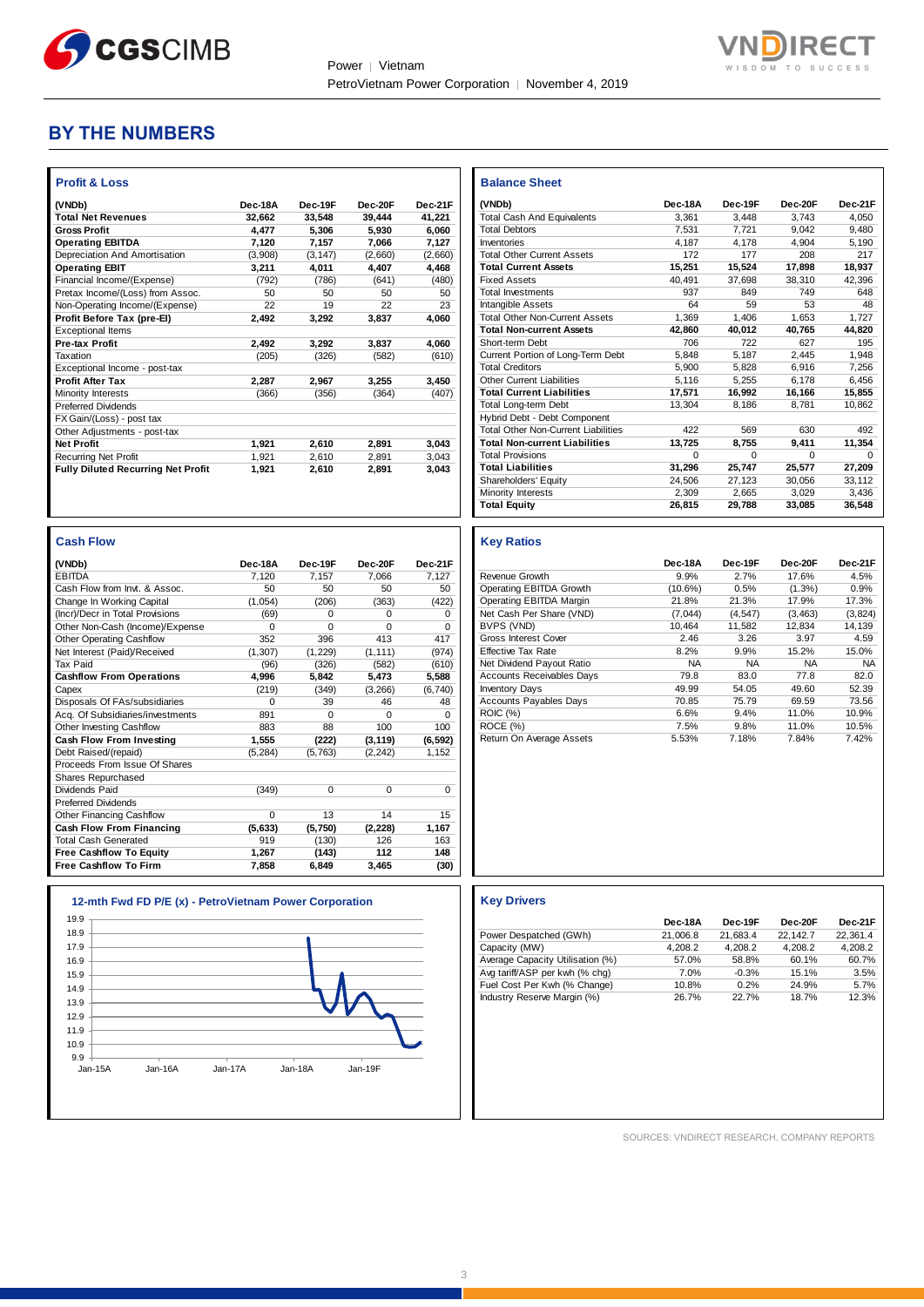



#### **DISCLAIMER**

The content of this report (including the views and opinions expressed therein, and the information comprised therein) has been prepared by and belongs to VNDIRECT Securities Corporation, and is distributed by CGS-CIMB pursuant to an arrangement between VNDIRECT Securities Corporation and CGS-CIMB. VNDIRECT Securities Corporation is not an affiliate of CGS-CIMB.

This report is not directed to, or intended for distribution to or use by, any person or entity who is a citizen or resident of or located in any locality, state, country or other jurisdiction where such distribution, publication, availability or use would be contrary to law or regulation.

By accepting this report, the recipient hereof represents and warrants that he is entitled to receive such report in accordance with the restrictions set forth below and agrees to be bound by the limitations contained herein (including the "Restrictions on Distributions" set out below). Any failure to comply with these limitations may constitute a violation of law. This publication is being supplied to you strictly on the basis that it will remain confidential. No part of this report may be (i) copied, photocopied, duplicated, stored or reproduced in any form by any means or (ii) redistributed or passed on, directly or indirectly, to any other person in whole or in part, for any purpose without the prior written consent of CGS-CIMB.

The information contained in this research report is prepared from data believed to be correct and reliable at the time of issue of this report.

VNDIRECT Securities Corporation may or may not issue regular reports on the subject matter of this report at any frequency and may cease to do so or change the periodicity of reports at any time. Neither VNDIRECT Securities Corporation nor CGS-CIMB is under any obligation to update this report in the event of a material change to the information contained in this report. Neither VNDIRECT Securities Corporation nor CGS-CIMB has any and will accept any, obligation to (i) check or ensure that the contents of this report remain current, reliable or relevant, (ii) ensure that the content of this report constitutes all the information a prospective investor may require, (iii) ensure the adequacy, accuracy, completeness, reliability or fairness of any views, opinions and information, and accordingly, VNDIRECT Securities Corporation, CGS-CIMB and their respective affiliates and related persons including China Galaxy International Financial Holdings Limited ("CGIFHL") and CIMB Group Sdn. Bhd. ("CIMBG") and their respective related corporations (and their respective directors, associates, connected persons and/or employees) shall not be liable in any manner whatsoever for any consequences (including but not limited to any direct, indirect or consequential losses, loss of profits and damages) of any reliance thereon or usage thereof. In particular, VNDIRECT Securities Corporation and CGS-CIMB disclaim all responsibility and liability for the views and opinions set out in this report.

Unless otherwise specified, this report is based upon reasonable sources. Such sources will, unless otherwise specified, for market data, be market data and prices available from the main stock exchange or market where the relevant security is listed, or, where appropriate, any other market. Information on the accounts and business of company(ies) will generally be based on published statements of the company(ies), information disseminated by regulatory information services, other publicly available information and information resulting from our research. Whilst every effort is made to ensure that statements of facts made in this report are accurate, all estimates, projections, forecasts, expressions of opinion and other subjective judgments contained in this report are based on assumptions considered to be reasonable as of the date of the document in which they are contained and must not be construed as a representation that the matters referred to therein will occur. Past performance is not a reliable indicator of future performance. The value of investments may go down as well as up and those investing may, depending on the investments in question, lose more than the initial investment. No report shall constitute an offer or an invitation by or on behalf of CGS-CIMB or VNDIRECT Securities Corporation, or their respective affiliates (including CGIFHL, CIMBG and their respective related corporations) to any person to buy or sell any investments.

CGS-CIMB and/or VNDIRECT Securities Corporation and/or their respective affiliates and related corporations (including CGIFHL, CIMBG and their respective related corporations), their respective directors, associates, connected parties and/or employees may own or have positions in securities of the company(ies) covered in this research report or any securities related thereto and may from time to time add to or dispose of, or may be materially interested in, any such securities. Further, CGS-CIMB and/or VNDIRECT Securities Corporation, and/or their respective affiliates and their respective related corporations (including CGIFHL, CIMBG and their respective related corporations) do and seek to do business with the company(ies) covered in this research report and may from time to time act as market maker or have assumed an underwriting commitment in securities of such company(ies), may sell them to or buy them from customers on a principal basis and may also perform or seek to perform significant investment banking, advisory, underwriting or placement services for or relating to such company(ies) as well as solicit such investment, advisory or other services from any entity mentioned in this report.

CGS-CIMBand/or VNDIRECT Securities Corporation and/or their respective affiliates (including CGIFHL, CIMBG and their respective related corporations) may enter into an agreement with the company(ies) covered in this report relating to the production of research reports. CGS-CIMB and/or VNDIRECT Securities Corporation may disclose the contents of this report to the company(ies) covered by it and may have amended the contents of this report following such disclosure.

The analyst responsible for the production of this report hereby certifies that the views expressed herein accurately and exclusively reflect his or her personal views and opinions about any and all of the issuers or securities analysed in this report and were prepared independently and autonomously. No part of the compensation of the analyst(s) was, is, or will be directly or indirectly related to the inclusion of specific recommendations(s) or view(s) in this report. The analyst(s) who prepared this research report is prohibited from receiving any compensation, incentive or bonus based on specific investment banking transactions or for providing a specific recommendation for, or view of, a particular company. Information barriers and other arrangements may be established where necessary to prevent conflicts of interests arising. However, the analyst(s) may receive compensation that is based on his/their coverage of company(ies) in the performance of his/their duties or the performance of his/their recommendations and the research personnel involved in the preparation of this report may also participate in the solicitation of the businesses as described above. In reviewing this research report, an investor should be aware that any or all of the foregoing, among other things, may give rise to real or potential conflicts of interest. Additional information is, subject to the duties of confidentiality, available on request.

The term "VNDIRECT Securities Corporation" shall, unless the context otherwise requires, mean VNDIRECT Securities Corporation and its affiliates, subsidiaries and related companies. The term "CGS-CIMB" shall denote, where appropriate, the relevant entity distributing or disseminating the report in the particular jurisdiction referenced below, or, in every other case except as otherwise stated herein, CGS-CIMB Securities International Pte. Ltd. and its affiliates, subsidiaries and related corporations.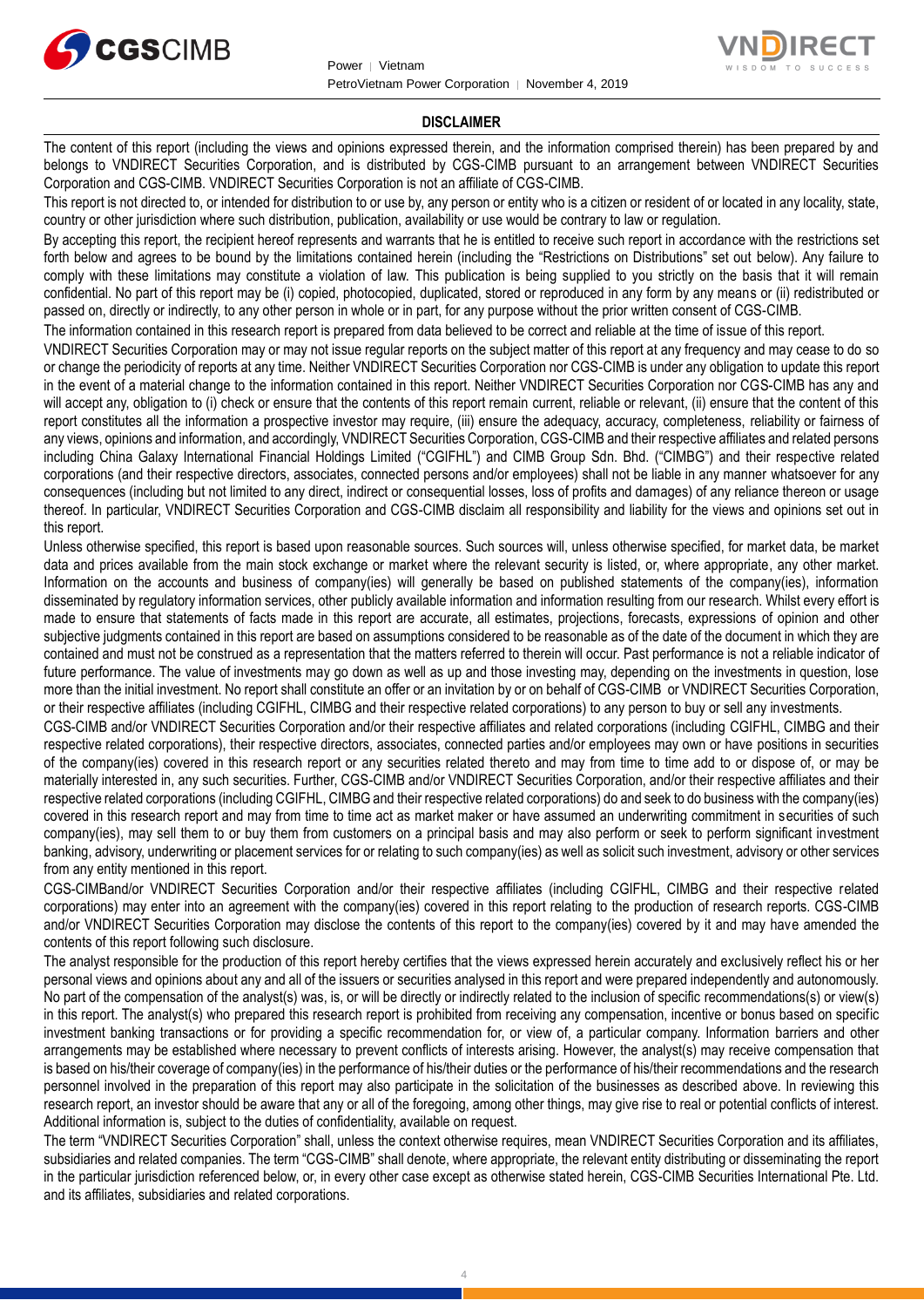



| <b>CGS-CIMB</b> |                                                                                   |                                                                 |
|-----------------|-----------------------------------------------------------------------------------|-----------------------------------------------------------------|
| Country         | <b>CGS-CIMB Entity</b>                                                            | <b>Regulated by</b>                                             |
| Hong Kong       | CGS-CIMB Securities (Hong Kong) Limited                                           | Securities and Futures Commission Hong Kong                     |
| India           | CGS-CIMB Securities (India) Private Limited                                       | Securities and Exchange Board of India (SEBI)                   |
| Indonesia       | PT CGS-CIMB Sekuritas Indonesia                                                   | Financial Services Authority of Indonesia                       |
| Malaysia        | CGS-CIMB Securities Sdn. Bhd. (formerly known<br>as Jupiter Securities Sdn. Bhd.) | Securities Commission Malaysia                                  |
| Singapore       | CGS-CIMB Research Pte. Ltd.                                                       | Monetary Authority of Singapore                                 |
| South Korea     | CGS-CIMB Securities (Hong Kong) Limited,<br>Korea Branch                          | Financial Services Commission and Financial Supervisory Service |
| Thailand        | CGS-CIMB Securities (Thailand) Co. Ltd.                                           | Securities and Exchange Commission Thailand                     |

(i) As of October 31, 2019 VNDIRECT Securities Corporation has a proprietary position in the securities (which may include but not limited to shares, warrants, call warrants and/or any other derivatives) in the following company or companies covered or recommended in this report:  $(a)$  -

(ii) As of November 4, 2019, the analyst(s) who prepared this report, and the associate(s), has / have an interest in the securities (which may include but not limited to shares, warrants, call warrants and/or any other derivatives) in the following company or companies covered or recommended in this report:

(a) -

This report does not purport to contain all the information that a prospective investor may require. CGS-CIMB, VNDIRECT Securities Corporation and their respective affiliates (including CGIFHL, CIMBG and their related corporations) do not make any guarantee, representation or warranty, express or implied, as to the adequacy, accuracy, completeness, reliability or fairness of any such information and opinion contained in this report. None of CGS-CIMB, VNDIRECT Securities Corporation and their respective affiliates and related persons (including CGIFHL, CIMBG and their related corporations) shall be liable in any manner whatsoever for any consequences (including but not limited to any direct, indirect or consequential losses, loss of profits and damages) of any reliance thereon or usage thereof.

This report is general in nature and has been prepared for information purposes only. It is intended for circulation amongst CGS-CIMB's and its affiliates' (including CGIFHL's, CIMBG's and their respective related corporations') clients generally and does not have regard to the specific investment objectives, financial situation and the particular needs of any specific person who may receive this report. The information and opinions in this report are not and should not be construed or considered as an offer, recommendation or solicitation to buy or sell the subject securities, related investments or other financial instruments or any derivative instrument, or any rights pertaining thereto.

Investors are advised to make their own independent evaluation of the information contained in this research report, consider their own individual investment objectives, financial situation and particular needs and consult their own professional and financial advisers as to the legal, business, financial, tax and other aspects before participating in any transaction in respect of the securities of company(ies) covered in this research report. The securities of such company(ies) may not be eligible for sale in all jurisdictions or to all categories of investors.

#### Restrictions on Distributions

**Australia:** Despite anything in this report to the contrary, this research is issued by VNDIRECT Securities Corporation and provided in Australia by CGS-CIMB Securities (Singapore) Pte. Ltd. and CGS-CIMB Securities (Hong Kong) Limited. This research is only available in Australia to persons who are "wholesale clients" (within the meaning of the Corporations Act 2001 (Cth) and is supplied solely for the use of such wholesale clients and shall not be distributed or passed on to any other person. You represent and warrant that if you are in Australia, you are a "wholesale client". This research is of a general nature only and has been prepared without taking into account the objectives, financial situation or needs of the individual recipient. CGS-CIMB Securities (Singapore) Pte. Ltd. and CGS-CIMB Securities (Hong Kong) Limited do not hold, and are not required to hold an Australian financial services license. CGS-CIMB Securities (Singapore) Pte. Ltd. and CGS-CIMB Securities (Hong Kong) Limited rely on "passporting" exemptions for entities appropriately licensed by the Monetary Authority of Singapore (under ASIC Class Order 03/1102) and the Securities and Futures Commission in Hong Kong (under ASIC Class Order 03/1103).

**Canada:** This research report has not been prepared in accordance with the disclosure requirements of Dealer Member Rule 3400 – Research Restrictions and Disclosure Requirements of the Investment Industry Regulatory Organization of Canada. For any research report distributed by CIBC, further disclosures related to CIBC conflicts of interest can be found at https://researchcentral.cibcwm.com.

**China:** For the purpose of this report, the People's Republic of China ("PRC") does not include the Hong Kong Special Administrative Region, the Macau Special Administrative Region or Taiwan. The distributor of this report has not been approved or licensed by the China Securities Regulatory Commission or any other relevant regulatory authority or governmental agency in the PRC. This report contains only marketing information. The distribution of this report is not an offer to buy or sell to any person within or outside PRC or a solicitation to any person within or outside of PRC to buy or sell any instruments described herein. This report is being issued outside the PRC to a limited number of institutional investors and may not be provided to any person other than the original recipient and may not be reproduced or used for any other purpose.

**France:** Only qualified investors within the meaning of French law shall have access to this report. This report shall not be considered as an offer to subscribe to, or used in connection with, any offer for subscription or sale or marketing or direct or indirect distribution of financial instruments and it is not intended as a solicitation for the purchase of any financial instrument.

**Germany:** This report is only directed at persons who are professional investors as defined in sec 31a(2) of the German Securities Trading Act (WpHG). This publication constitutes research of a non-binding nature on the market situation and the investment instruments cited here at the time of the publication of the information.

The current prices/yields in this issue are based upon closing prices from Bloomberg as of the day preceding publication. Please note that neither the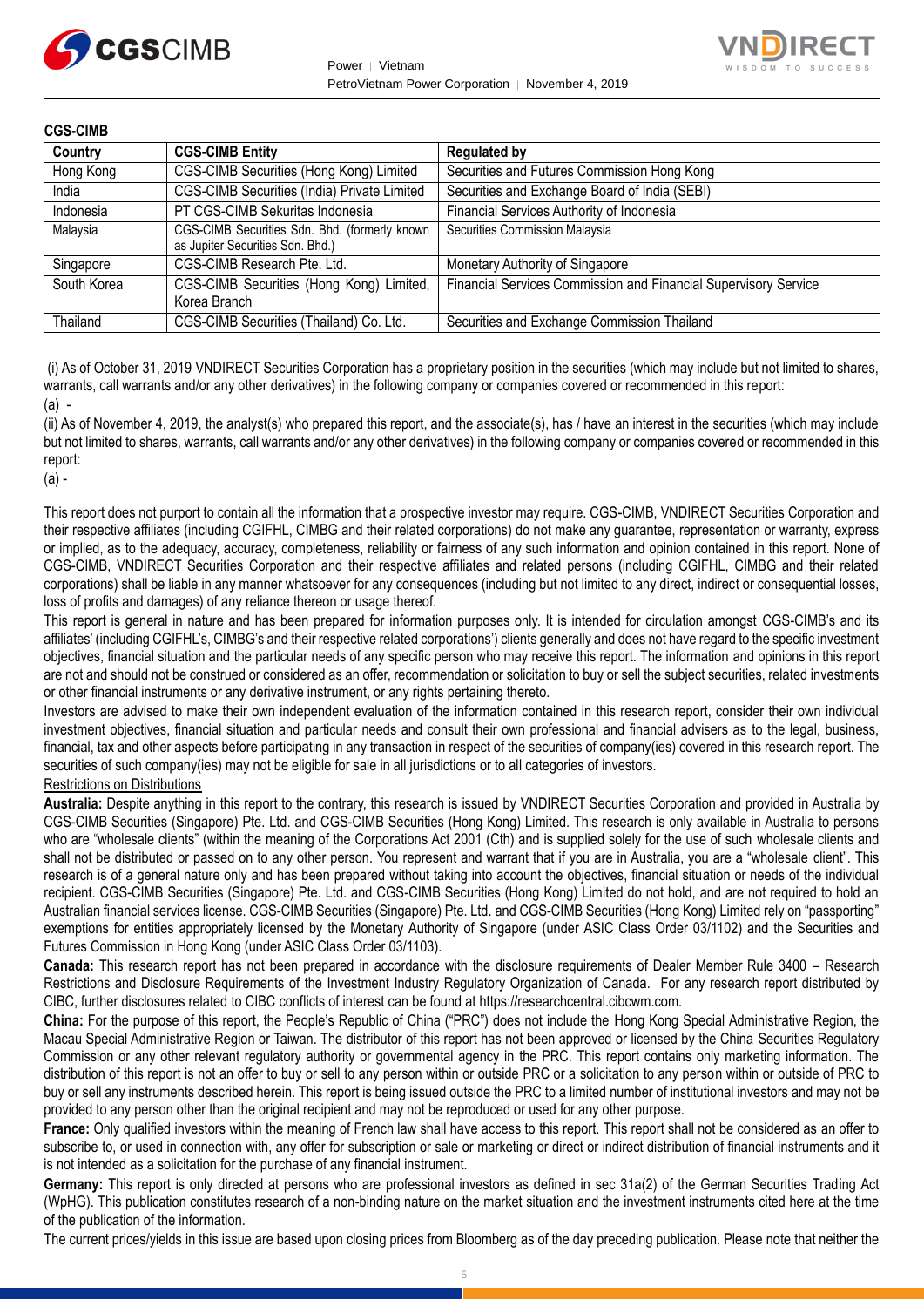



German Federal Financial Supervisory Agency (BaFin), nor any other supervisory authority exercises any control over the content of this report. **Hong Kong:** This report is issued by VNDIRECT Securities Corporation and distributed in Hong Kong by CGS-CIMB Securities (Hong Kong) Limited ("CHK") which is licensed in Hong Kong by the Securities and Futures Commission for Type 1 (dealing in securities), Type 4 (advising on securities) and Type 6 (advising on corporate finance) activities. Any investors wishing to purchase or otherwise deal in the securities covered in this report should contact the Head of Sales at CGS-CIMB Securities (Hong Kong) Limited. The views and opinions in this research report are of VNDIRECT Securities Corporation as of the date hereof and are subject to change. If the Financial Services and Markets Act of the United Kingdom or the rules of the Financial Conduct Authority apply to a recipient, our obligations owed to such recipient therein are unaffected. CHK has no obligation to update the opinion or the information in this research report.

CHK does not make a market on other securities mentioned in the report.

#### **India:**

This report is issued by VNDIRECT Securities Corporation and distributed in India by CGS-CIMB Securities (India) Private Limited ("CGS-CIMB India"). CGS-CIMB India is a subsidiary of CGS-CIMB Securities International Pte. Ltd. which in turn is a 50:50 joint venture company of CGIFHL and CIMBG. The details of the members of the group of companies of CGS-CIMB can be found at www.cgs-cimb.com, CGIFHL at www.chinastock.com.hk/en/ACG/ContactUs/index.aspx and CIMBG at www.cimb.com/en/who-we-are.html. CGS-CIMB India is registered with the National Stock Exchange of India Limited and BSE Limited as a trading and clearing member (Merchant Banking Number: INM000012037) under the Securities and Exchange Board of India (Stock Brokers and Sub-Brokers) Regulations, 1992. In accordance with the provisions of Regulation 4(g) of the Securities and Exchange Board of India (Investment Advisers) Regulations, 2013, CGS-CIMB India is not required to seek registration with the Securities and Exchange Board of India ("SEBI") as an Investment Adviser. CGS-CIMB India is registered with SEBI (SEBI Registration Number: INZ000157134) as a Research Analyst (INH000000669) pursuant to the SEBI (Research Analysts) Regulations, 2014 ("Regulations").

This report does not take into account the particular investment objectives, financial situations, or needs of the recipients. It is not intended for and does not deal with prohibitions on investment due to law/jurisdiction issues etc. which may exist for certain persons/entities. Recipients should rely on their own investigations and take their own professional advice before investment.

The report is not a "prospectus" as defined under Indian Law, including the Companies Act, 2013, and is not, and shall not be, approved by, or filed or registered with, any Indian regulator, including any Registrar of Companies in India, SEBI, any Indian stock exchange, or the Reserve Bank of India. No offer, or invitation to offer, or solicitation of subscription with respect to any such securities listed or proposed to be listed in India is being made, or intended to be made, to the public, or to any member or section of the public in India, through or pursuant to this report.

The research analysts, strategists or economists principally responsible for the preparation of this research report are segregated from the other activities of CGS-CIMB India and they have received compensation based upon various factors, including quality, accuracy and value of research, firm profitability or revenues, client feedback and competitive factors. Research analysts', strategists' or economists' compensation is not linked to investment banking or capital markets transactions performed or proposed to be performed by CGS-CIMB India or its affiliates.

CGS-CIMB India does not have actual / beneficial ownership of 1% or more securities of the subject company in this research report, at the end of the month immediately preceding the date of publication of this research report. However, since affiliates of CGS-CIMB India are engaged in the financial services business, they might have in their normal course of business financial interests or actual / beneficial ownership of one per cent or more in various companies including the subject company in this research report.

CGS-CIMB India or its associates, may: (a) from time to time, have long or short position in, and buy or sell the securities of the subject company in this research report; or (b) be engaged in any other transaction involving such securities and earn brokerage or other compensation or act as a market maker in the financial instruments of the subject company in this research report or act as an advisor or lender/borrower to such company or may have any other potential conflict of interests with respect to any recommendation and other related information and opinions.

CGS-CIMB India, its associates and the analyst engaged in preparation of this research report have not received any compensation for investment banking, merchant banking or brokerage services from the subject company mentioned in the research report in the past 12 months.

CGS-CIMB India, its associates and the analyst engaged in preparation of this research report have not managed or co-managed public offering of securities for the subject company mentioned in the research report in the past 12 months. The analyst from CGS-CIMB India engaged in preparation of this research report or his/her relative (a) do not have any financial interests in the subject company mentioned in this research report; (b) do not own 1% or more of the equity securities of the subject company mentioned in the research report as of the last day of the month preceding the publication of the research report; (c) do not have any material conflict of interest at the time of publication of the research report.

**Indonesia:** This report is issued by VNDIRECT Securities Corporation and distributed by PT CGS-CIMB Sekuritas Indonesia ("CGS-CIMB Indonesia"). The views and opinions in this research report are not our own but of VNDIRECT Securities Corporation as of the date hereof and are subject to change. CGS-CIMB Indonesia has no obligation to update the opinion or the information in this research report. This report is for private circulation only to clients of CGS-CIMB Indonesia. Neither this report nor any copy hereof may be distributed in Indonesia or to any Indonesian citizens wherever they are domiciled or to Indonesian residents except in compliance with applicable Indonesian capital market laws and regulations.

This research report is not an offer of securities in Indonesia. The securities referred to in this research report have not been registered with the Financial Services Authority (Otoritas Jasa Keuangan) pursuant to relevant capital market laws and regulations, and may not be offered or sold within the territory of the Republic of Indonesia or to Indonesian citizens through a public offering or in circumstances which constitute an offer within the meaning of the Indonesian capital market law and regulations.

**Ireland:** CGS-CIMB is not an investment firm authorised in the Republic of Ireland and no part of this document should be construed as CGS-CIMB acting as, or otherwise claiming or representing to be, an investment firm authorised in the Republic of Ireland.

**Malaysia:** This report is issued by VNDIRECT Securities Corporation and distributed in Malaysia by CGS-CIMB Securities Sdn. Bhd. (formerly known as Jupiter Securities Sdn. Bhd.) ("CGS-CIMB Malaysia") solely for the benefit of and for the exclusive use of our clients. Recipients of this report are to contact CGS-CIMB Malaysia, at 29th Floor Menara CIMB No. 1 Jalan Stesen Sentral 2, Kuala Lumpur Sentral 50470 Kuala Lumpur, Malaysia, in respect of any matters arising from or in connection with this report. CGS-CIMB Malaysia has no obligation to update, revise or reaffirm the opinion or the information in this research report after the date of this report.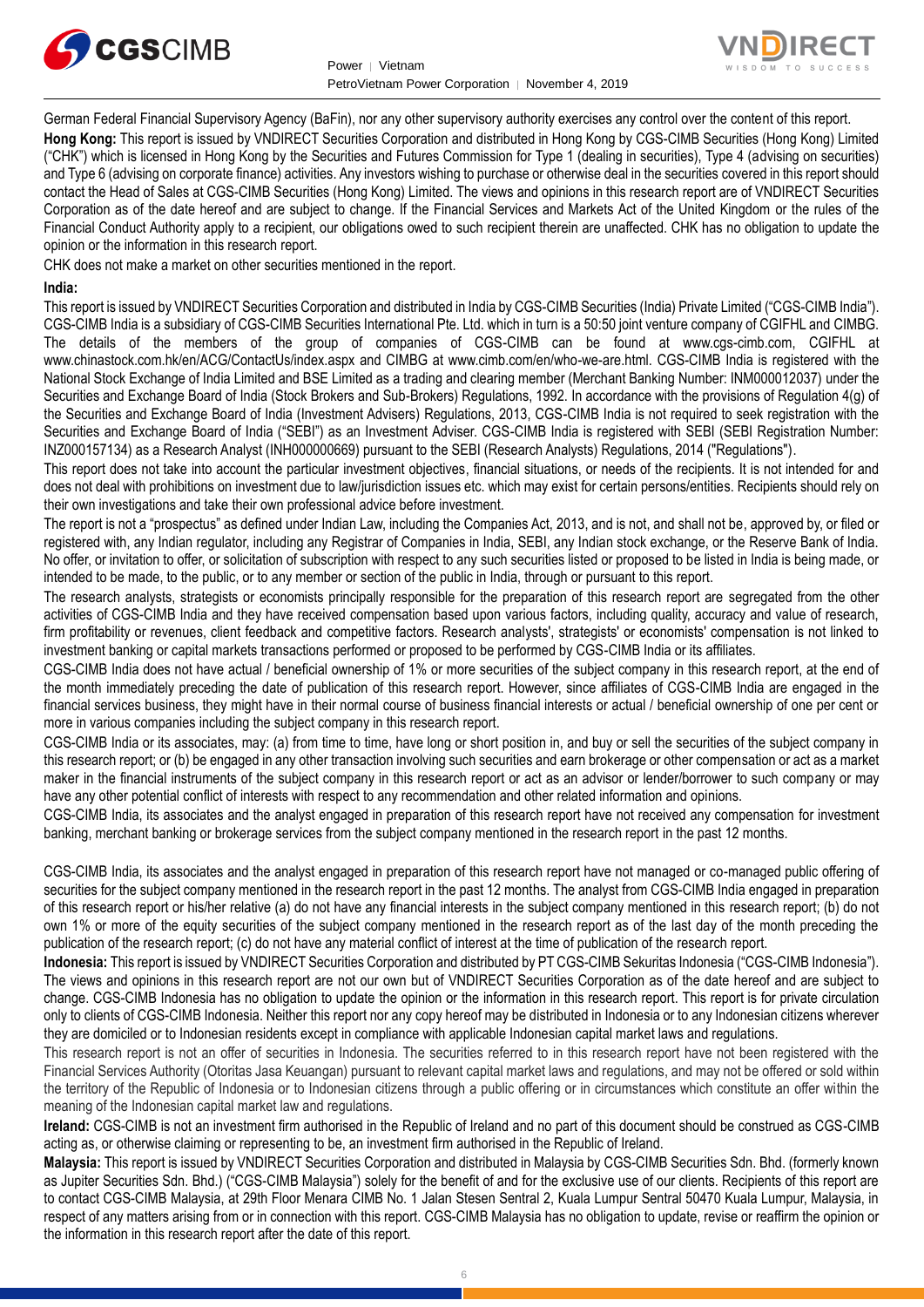



**New Zealand:** In New Zealand, this report is for distribution only to persons who are wholesale clients pursuant to section 5C of the Financial Advisers Act 2008.

**Singapore:** This report is issued by VNDIRECT Securities Corporation and distributed by CGS-CIMB Research Pte Ltd ("CGS-CIMBR"). CGS-CIMBR is a financial adviser licensed under the Financial Advisers Act, Cap 110 ("FAA") for advising on investment products, by issuing or promulgating research analyses or research reports, whether in electronic, print or other form. Accordingly CGS-CIMBR is a subject to the applicable rules under the FAA unless it is able to avail itself to any prescribed exemptions.

Recipients of this report are to contact CGS-CIMB Research Pte Ltd, 50 Raffles Place, #16-02 Singapore Land Tower, Singapore in respect of any matters arising from, or in connection with this report. CGS-CIMBR has no obligation to update the opinion or the information in this research report. This publication is strictly confidential and is for private circulation only. If you have not been sent this report by CGS-CIMBR directly, you may not rely, use or disclose to anyone else this report or its contents.

If the recipient of this research report is not an accredited investor, expert investor or institutional investor, CGS-CIMBR accepts legal responsibility for the contents of the report without any disclaimer limiting or otherwise curtailing such legal responsibility. If the recipient is an accredited investor, expert investor or institutional investor, the recipient is deemed to acknowledge that CGS-CIMBR is exempt from certain requirements under the FAA and its attendant regulations, and as such, is exempt from complying with the following :

(a) Section 25 of the FAA (obligation to disclose product information);

(b) Section 27 (duty not to make recommendation with respect to any investment product without having a reasonable basis where you may be reasonably expected to rely on the recommendation) of the FAA;

(c) MAS Notice on Information to Clients and Product Information Disclosure [Notice No. FAA-N03];

(d) MAS Notice on Recommendation on Investment Products [Notice No. FAA-N16];

(e) Section 36 (obligation on disclosure of interest in securities), and

(f) any other laws, regulations, notices, directive, guidelines, circulars and practice notes which are relates to the above, to the extent permitted by applicable laws, as may be amended from time to time, and any other laws, regulations, notices, directive, guidelines, circulars, and practice notes as we may notify you from time to time. In addition, the recipient who is an accredited investor, expert investor or institutional investor acknowledges that a CGS-CIMBR is exempt from Section 27 of the FAA, the recipient will also not be able to file a civil claim against CGS-CIMBR for any loss or damage arising from the recipient's reliance on any recommendation made by CGS-CIMBR which would otherwise be a right that is available to the recipient under Section 27 of the FAA, the recipient will also not be able to file a civil claim against CGS-CIMBR for any loss or damage arising from the recipient's reliance on any recommendation made by CGS-CIMBR which would otherwise be a right that is available to the recipient under Section 27 of the FAA.

CGS-CIMBR, its affiliates and related corporations, their directors, associates, connected parties and/or employees may own or have positions in securities of the company(ies) covered in this research report or any securities related thereto and may from time to time add to or dispose of, or may be materially interested in, any such securities. Further, CGS-CIMBR, its affiliates and its related corporations do and seek to do business with the company(ies) covered in this research report and may from time to time act as market maker or have assumed an underwriting commitment in securities of such company(ies), may sell them to or buy them from customers on a principal basis and may also perform or seek to perform significant investment banking, advisory, underwriting or placement services for or relating to such company(ies) as well as solicit such investment, advisory or other services from any entity mentioned in this report.

As of November 4, 2019,, CGS-CIMBR does not have a proprietary position in the recommended securities in this report.

CGS-CIMBR does not make a market on the securities mentioned in the report.

**South Korea:** This report is issued by VNDIRECT Securities Corporation and distributed in South Korea by CGS-CIMB Securities (Hong Kong) Limited, Korea Branch ("CGS-CIMB Korea") which is licensed as a cash equity broker, and regulated by the Financial Services Commission and Financial Supervisory Service of Korea. In South Korea, this report is for distribution only to professional investors under Article 9(5) of the Financial Investment Services and Capital Market Act of Korea ("FSCMA").

**Spain:** This document is a research report and it is addressed to institutional investors only. The research report is of a general nature and not personalised and does not constitute investment advice so, as the case may be, the recipient must seek proper advice before adopting any investment decision. This document does not constitute a public offering of securities.

CGS-CIMB is not registered with the Spanish Comision Nacional del Mercado de Valores to provide investment services.

**Sweden:** This report contains only marketing information and has not been approved by the Swedish Financial Supervisory Authority. The distribution of this report is not an offer to sell to any person in Sweden or a solicitation to any person in Sweden to buy any instruments described herein and may not be forwarded to the public in Sweden.

**Switzerland:** This report has not been prepared in accordance with the recognized self-regulatory minimal standards for research reports of banks issued by the Swiss Bankers' Association (Directives on the Independence of Financial Research).

**Thailand:** This report is issued by VNDIRECT Securities Corporation and distributed by CGS-CIMB Securities (Thailand) Co. Ltd. ("CGS-CIMB Thailand") based upon sources believed to be reliable (but their accuracy, completeness or correctness is not guaranteed). The statements or expressions of opinion herein were arrived at after due and careful consideration for use as information for investment. Such opinions are subject to change without notice and CGS-CIMB Thailand has no obligation to update the opinion or the information in this research report.

CGS-CIMB Thailand may act or acts as Market Maker, and issuer and offerer of Derivative Warrants and Structured Note which may have the following securities as its underlying securities. Investors should carefully read and study the details of the derivative warrants in the prospectus before making investment decisions.

AAV, ADVANC, AEONTS, AMATA, ANAN, AOT, AP, BANPU, BBL, BCH, BCP, BCPG, BDMS, BEAUTY, BEC, BEM, BGRIM, BH, BJC, BLAND, BPP, BTS, CBG, CENTEL, CHG, CK, CKP, COM7, CPALL, CPF, CPN, DELTA, DTAC, EA, EGCO, EPG, ERW, ESSO, GFPT, GLOBAL, GPSC, GULF, GUNKUL, HANA, HMPRO, INTUCH, IRPC, IVL, JAS, JMT, KBANK, KCE, KKP, KTB, KTC, LH, MAJOR, MBK, MEGA, MINT, MTC, ORI, OSP, PLANB, PRM, PSH, PSL, PTG, PTT, PTTEP, PTTGC, QH, RATCH, ROBINS, RS, SAWAD, SCB, SCC, SGP, SIRI, SPALI, SPRC, STA, STEC, SUPER, TASCO, TCAP, THAI, THANI, TISCO, TKN, TMB, TOA, TOP, TPIPP, TRUE, TTW, TU, TVO, WHA.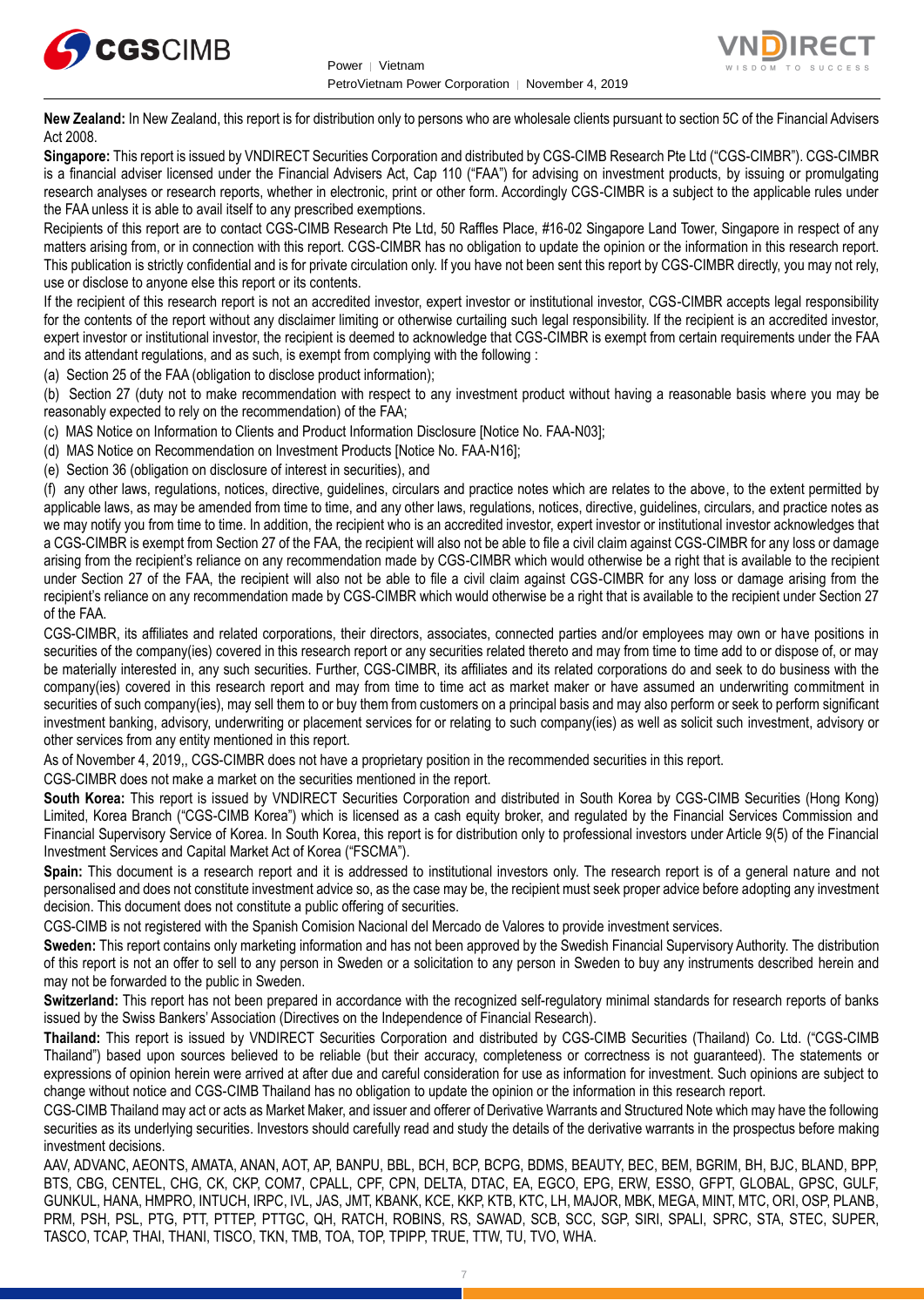



#### **Corporate Governance Report:**

The disclosure of the survey result of the Thai Institute of Directors Association ("IOD") regarding corporate governance is made pursuant to the policy of the Office of the Securities and Exchange Commission. The survey of the IOD is based on the information of a company listed on the Stock Exchange of Thailand and the Market for Alternative Investment disclosed to the public and able to be accessed by a general public investor. The result, therefore, is from the perspective of a third party. It is not an evaluation of operation and is not based on inside information.

The survey result is as of the date appearing in the Corporate Governance Report of Thai Listed Companies. As a result, the survey result may be changed after that date. CGS-CIMB Thailand does not confirm nor certify the accuracy of such survey result.

| <b>Score</b><br>Range: | 100<br>90<br>טע | RΛ<br>or<br>೦೮<br>υv | 70<br>$\overline{\phantom{a}}$<br>- 11<br>ີ | $\overline{\phantom{a}}$<br>-<br><b>Below</b><br>$\sim$<br>י טי | N0<br>Result<br><b>Jurvey</b> |
|------------------------|-----------------|----------------------|---------------------------------------------|-----------------------------------------------------------------|-------------------------------|
| -                      | -               | 000خ                 | -                                           | N/A                                                             |                               |
| Description:           | Excellent       | Verv                 | Good                                        |                                                                 |                               |

**United Arab Emirates:** The distributor of this report has not been approved or licensed by the UAE Central Bank or any other relevant licensing authorities or governmental agencies in the United Arab Emirates. This report is strictly private and confidential and has not been reviewed by, deposited or registered with UAE Central Bank or any other licensing authority or governmental agencies in the United Arab Emirates. This report is being issued outside the United Arab Emirates to a limited number of institutional investors and must not be provided to any person other than the original recipient and may not be reproduced or used for any other purpose. Further, the information contained in this report is not intended to lead to the sale of investments under any subscription agreement or the conclusion of any other contract of whatsoever nature within the territory of the United Arab Emirates.

**United Kingdom and European Economic Area (EEA):** In the United Kingdom and European Economic Area, this material is issued by VNDIRECT Securities Corporation and is being distributed by CGS-CIMB Securities (UK) Limited ("CGS-CIMB UK"). CGS-CIMB UK is authorized and regulated by the Financial Conduct Authority and its registered office is at 27 Knightsbridge, London, SW1X7YB. The material distributed by CGS-CIMB UK has been prepared in accordance with CGS-CIMB's policies for managing conflicts of interest arising as a result of publication and distribution of this material. This material is for distribution only to, and is solely directed at, selected persons on the basis that those persons: (a) are eligible counterparties and professional clients of CGS-CIMB UK; (b) have professional experience in matters relating to investments falling within Article 19(5) of the Financial Services and Markets Act 2000 (Financial Promotion) Order 2005 (as amended, the "Order"), (c) fall within Article 49(2)(a) to (d) ("high net worth companies, unincorporated associations etc") of the Order; (d) are outside the United Kingdom subject to relevant regulation in each jurisdiction, material(all such persons together being referred to as "relevant persons"). This material is directed only at relevant persons and must not be acted on or relied on by persons who are not relevant persons. Any investment or investment activity to which this material relates is available only to relevant persons and will be engaged in only with relevant persons.

Where this material is labelled as non-independent, it does not provide an impartial or objective assessment of the subject matter and does not constitute independent "research" (cannot remove research from here under the applicable rules of the Financial Conduct Authority in the UK. Consequently, any such non-independent material will not have been prepared in accordance with legal requirements designed to promote the independence of research (cannot remove research from here) and will not subject to any prohibition on dealing ahead of the dissemination of research. Any such non-independent material must be considered as a marketing communication.

**United States:** This research report is issued by VNDIRECT Securities Corporation and distributed in the United States of America by CGS-CIMB Securities (USA) Inc, a U.S. registered broker-dealer and a related company of CGS-CIMB Securities Sdn. Bhd. (formerly known as Jupiter Securities Sdn. Bhd.), CGS-CIMB Research Pte Ltd, PT CGS-CIMB Sekuritas Indonesia, CGS-CIMB Securities (Thailand) Co. Ltd, CGS-CIMB Securities (Hong Kong) Limited and CGS-CIMB Securities (India) Private Limited, and is distributed solely to persons who qualify as "U.S. Institutional Investors" as defined in Rule 15a-6 under the Securities and Exchange Act of 1934. This communication is only for Institutional Investors whose ordinary business activities involve investing in shares, bonds, and associated securities and/or derivative securities and who have professional experience in such investments. Any person who is not a U.S. Institutional Investor or Major Institutional Investor must not rely on this communication. The delivery of this research report to any person in the United States of America is not a recommendation to effect any transactions in the securities discussed herein, or an endorsement of any opinion expressed herein. CGS-CIMB Securities (USA) Inc, is a FINRA/SIPC member and takes responsibility for the content of this report. For further information or to place an order in any of the above-mentioned securities please contact a registered representative of CGS-CIMB Securities (USA) Inc.

CGS-CIMB Securities (USA) Inc. does not make a market on other securities mentioned in the report.

CGS-CIMB Securities (USA) Inc. has not managed or co-managed a public offering of any of the securities mentioned in the past 12 months.

CGS-CIMB Securities (USA) Inc. has not received compensation for investment banking services from any of the company mentioned in the past 12 months.

CGS-CIMB Securities (USA) Inc. neither expects to receive nor intends to seek compensation for investment banking services from any of the company mentioned within the next 3 months.

**Other jurisdictions:** In any other jurisdictions, except if otherwise restricted by laws or regulations, this report is only for distribution to professional, institutional or sophisticated investors as defined in the laws and regulations of such jurisdictions. entioned within the next 3 months.<br> **ther jurisdictions:** In any other jurisdictions, except if otherwise restricted by laws antitutional or sophisticated investors as defined in the laws and regulations of such ju<br>
Distri

| <b>Other jurisdictions:</b> In any other jurisdictions, except if otherwise restricted by laws or regulations, this report is only for distribution to<br>institutional or sophisticated investors as defined in the laws and regulations of such jurisdictions. |                         |                                |  |  |  |  |  |
|------------------------------------------------------------------------------------------------------------------------------------------------------------------------------------------------------------------------------------------------------------------|-------------------------|--------------------------------|--|--|--|--|--|
| Distribution of stock ratings and investment banking clients for quarter ended on 30 September 2019                                                                                                                                                              |                         |                                |  |  |  |  |  |
| 777 companies under coverage for quarter ended on 30 September 2019                                                                                                                                                                                              |                         |                                |  |  |  |  |  |
|                                                                                                                                                                                                                                                                  | Rating Distribution (%) | Investment Banking clients (%) |  |  |  |  |  |
| Add                                                                                                                                                                                                                                                              | 58.8%                   | 0.9%                           |  |  |  |  |  |
| 26.3%<br>Hold<br>0.0%                                                                                                                                                                                                                                            |                         |                                |  |  |  |  |  |
| Reduce                                                                                                                                                                                                                                                           | 14.9%                   | በ 1%                           |  |  |  |  |  |

#### **Spitzer Chart for stock being researched ( 2 year data )**

#### **PetroVietnam Power Corporation (POW VN)**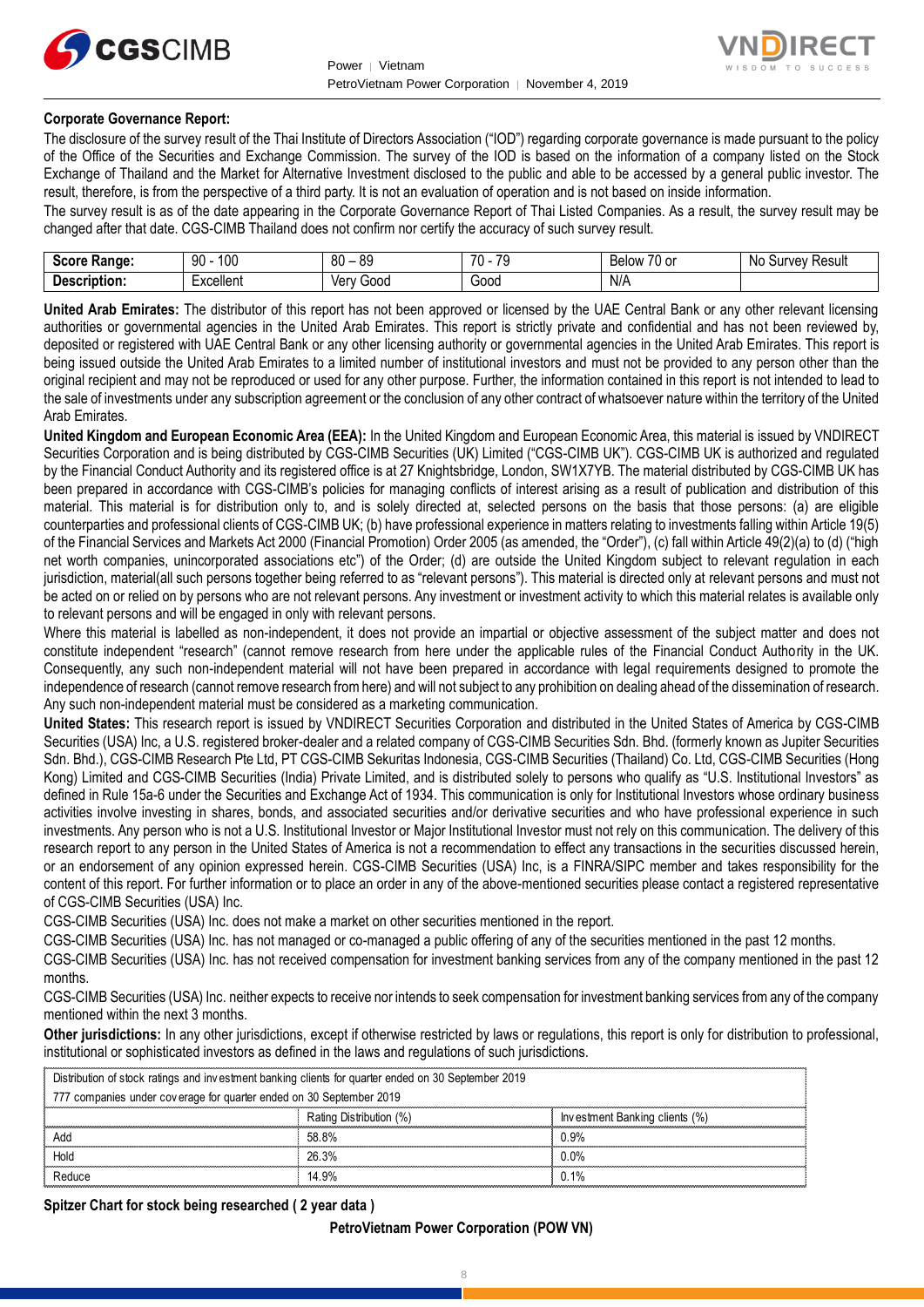

Power │ Vietnam PetroVietnam Power Corporation │ November 4, 2019



Price Close  $\overline{\phantom{a}}$ 

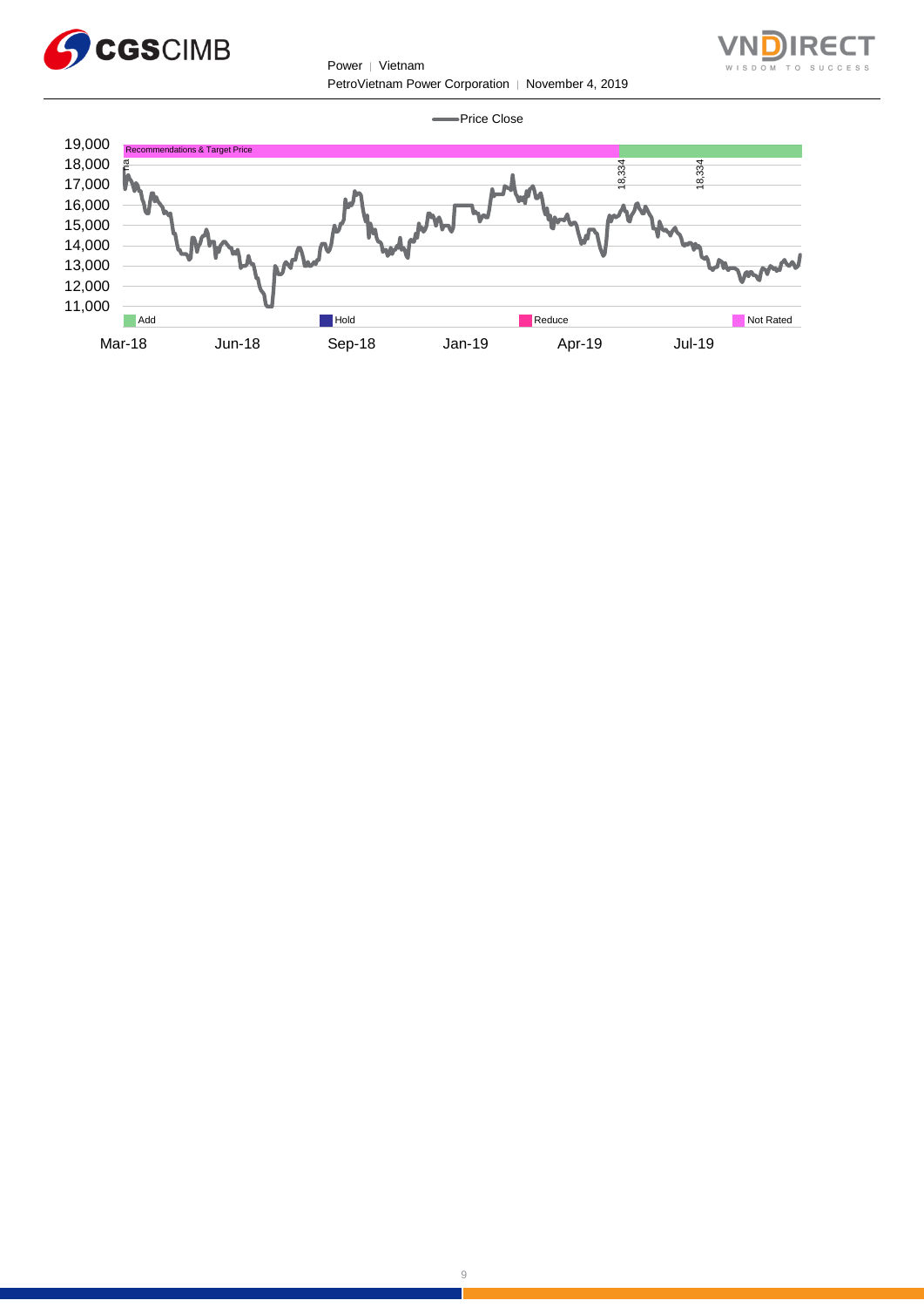



#### **Corporate Governance Report of Thai Listed Companies (CGR). CG Rating by the Thai Institute of Directors Association (Thai IOD) in 2018, Anti-Corruption 2018**

**ADVANC** – Excellent, Certified, **AEONTS** – Good, n/a, **AH** – Very Good, n/a, **AMATA** – Excellent, Declared, **ANAN** – Excellent, Declared, **AOT** – Excellent, Declared, **AP** – Excellent, Certified, **ASP** – Very Good, Certified, **BANPU** – Excellent, Certified, **BAY** – Excellent, Certified, **BBL** – Very Good, Certified, **BCH** – Good, Certified, **BCP** - Excellent, Certified, **BCPG** – Excellent, Certified, **BEM** – Very Good, n/a, **BDMS** – Very Good, n/a, **BEAUTY** – Good, n/a, **BEC** – Very Good, n/a, , **BGRIM** – Very Good, Declared, **BH** - Good, n/a, **BJC** – Very Good, Declared, **BJCHI** – Very Good, Certified, **BLA** – Very Good, Certified, **BPP** – Very Good, Declared, **BR** - Good, Declared, **BTS** - Excellent, Certified, **CBG** – Very Good, n/a, **CCET** – Good, n/a, **CENTEL** – Very Good, Certified, **CHG** – Very Good, Declared, **CK** – Excellent, n/a, **COL** – Excellent, Declared, **CPALL** – Very Good, Certified, **CPF** – Excellent, Certified, **CPN** - Excellent, Certified, **DELTA** - Excellent, n/a, **DEMCO** – Excellent, Certified, **DDD** – Very Good, Declared, **DIF** – not available, n/a, **DREIT** – not available, n/a, **DTAC** – Excellent, Certified, **EA** – Excellent, n/a, **ECL** – Very Good, Certified, **EGCO** - Excellent, Certified, **EPG** – Very Good, n/a, **ERW** – Very Good, n/a, **GFPT** - Excellent, Certified, **GGC** – Excellent, Certified, **GLOBAL** – Very Good, n/a, **GLOW** – Very Good, Certified, **GPSC** – Excellent, Certified, **GULF** – Very Good, n/a, **GUNKUL** – Excellent, Certified, **HANA** - Excellent, Certified, **HMPRO** - Excellent, Certified, **HREIT** - Excellent, Certified **ICHI** – Excellent, Declared, **HUMAN** – not available, n/a, **III** – Good, n/a, **INTUCH** - Excellent, Certified, **IRPC** – Excellent, Certified, **ITD**\* – Very Good, n/a, **IVL** - Excellent, Certified, **JASIF** – not available, n/a, **JWD** – Very Good, n/a, **KBANK** - Excellent, Certified, **KCE** - Excellent, Certified, **KKP** – Excellent, Certified, **KSL** – Excellent, Certified, **KTB** - Excellent, Certified, **KTC** – Excellent, Certified, **LH** - Very Good, n/a, **LPN** – Excellent, Certified, **M** – Very Good, Certified, **MACO** – Very Good, n/a, **MAJOR** – Very Good, n/a, **MAKRO** – Excellent, Declared, **MALEE** – Very Good, Certified, **MC** – Very Good, Certified, **MCOT** – Excellent, Certified, **MEGA** – Very Good, n/a, **MINT** - Excellent, Certified, **MTC** – Excellent, Declared, **NETBAY** – Good, n/a, **OSP** – not available, n/a,**PLANB** – Excellent, Declared, **PLAT** – Very Good, Certified, **PR9** – not available, n/a, **PSH** – Excellent, Certified, **PSTC** – Good, Certified, **PTT** - Excellent, Certified, **PTTEP** - Excellent, Certified, **PTTGC** - Excellent, Certified, **QH** – Excellent, Certified, **RATCH** – Excellent, Certified, **ROBINS** – Excellent, Certified, **RS** – Very Good, n/a, **RSP** – not available, n/a, **S** – Very Good, n/a, **SAMART** - Excellent, n/a, **SAPPE** – Very Good, Declared, **SAT** – Excellent, Certified, **SAWAD** – Very Good, n/a, **SC** – Excellent, Declared, **SCB** - Excellent, Certified, **SCC** – Excellent, Certified, **SCN** – Very Good, Certified, **SF** – Good, n/a, **SIRI** – Very Good, Certified, **SPA** - Good, n/a, **SPALI** - Excellent, n/a, **SPRC** – Excellent, Certified, **STA** – Very Good, Certified, **STEC** – Excellent, n/a, **SVI** – Excellent, Certified, **SYNEX** – Very Good, Declared, **TASCO** – Excellent, Certified, **TCAP** – Excellent, Certified, **THANI** – Excellent, Certified, **TIPCO** – Very Good, Certified, **TISCO** - Excellent, Certified, **TKN** – Very Good, Declared, **TMB** - Excellent, Certified, **TNR** – Very Good, Declared, **TOP** - Excellent, Certified, **TPCH** – Good, n/a, **TPIPP** – Good, n/a, **TRUE** – Excellent, Certified, **TU** – Excellent, Certified, **TVO** – Very Good, Declared, **UNIQ** – Good, n/a, **VGI** – Excellent, Certified, **WHA** – Excellent, Certified, **WHART** – not available, n/a, **WICE** – Very Good, Certified, **WORK** – Good, n/a.

**Companies participating in Thailand's Private Sector Collective Action Coalition Against Corruption programme (Thai CAC) under Thai Institute of Directors (as of August 31, 2018) are categorized into:**

- Companies that have declared their intention to join CAC, and

- Companies certified by CAC

\* The company, its director or management had been reportedly accused for breaching proper corporate governance such as violation of the SEC's regulations or charged with corruption.

#### **RECOMMENDATION FRAMEWORK**

| <b>Stock Ratings</b>                                                                                                                                                                                                                                              | Definition:                                                                                                                     |
|-------------------------------------------------------------------------------------------------------------------------------------------------------------------------------------------------------------------------------------------------------------------|---------------------------------------------------------------------------------------------------------------------------------|
| Add                                                                                                                                                                                                                                                               | The stock's total return is expected to reach 15% or higher over the next 12 months.                                            |
| Hold                                                                                                                                                                                                                                                              | The stock's total return is expected to be between negative 10% and positive 15% over the next 12 months.                       |
| Reduce                                                                                                                                                                                                                                                            | The stock's total return is expected to fall below negative 10% over the next 12 months.                                        |
| The total expected return of a stock is defined as the sum of the:(i) percentage difference between the target price and the current price and (ii)<br>the forward net dividend yields of the stock. Stock price targets have an investment horizon of 12 months. |                                                                                                                                 |
| <b>Sector Ratings</b>                                                                                                                                                                                                                                             | Definition:                                                                                                                     |
| Overweight                                                                                                                                                                                                                                                        | An Overweight rating means stocks in the sector have, on a market cap-weighted basis, a positive absolute<br>recommendation.    |
| Neutral                                                                                                                                                                                                                                                           | A Neutral rating means stocks in the sector have, on a market cap-weighted basis, a neutral absolute recommendation.            |
| Underweight                                                                                                                                                                                                                                                       | An Underweight rating means stocks in the sector have, on a market cap-weighted basis, a negative absolute<br>recommendation.   |
| <b>Country Ratings</b>                                                                                                                                                                                                                                            | Definition:                                                                                                                     |
| Overweight                                                                                                                                                                                                                                                        | An Overweight rating means investors should be positioned with an above-market weight in this country relative to<br>benchmark. |
| Neutral                                                                                                                                                                                                                                                           | A Neutral rating means investors should be positioned with a neutral weight in this country relative to benchmark.              |
| Underweight                                                                                                                                                                                                                                                       | An Underweight rating means investors should be positioned with a below-market weight in this country relative to<br>benchmark. |

**Hien Tran Khanh – Deputy Head of Research** Email: [hien.trankhanh@vndirect.com.vn](mailto:hien.trankhanh@vndirect.com.vn)